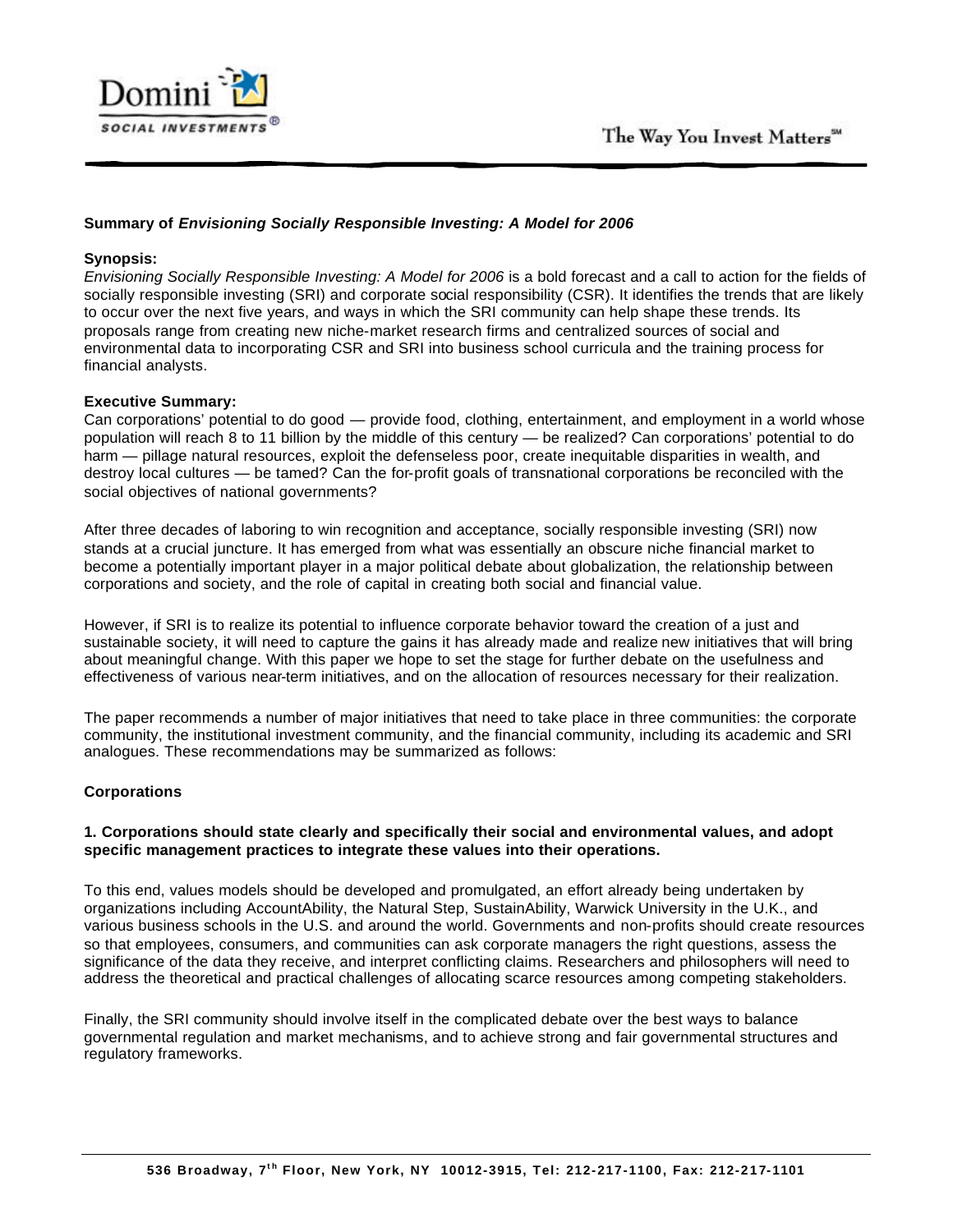

#### **2. Corporations should disclose comprehensive data on their actual social and environmental impacts.**

As reporting initiatives take hold around the world, the SRI community should consider ways to ensure that the wealth of data generated will be centrally available. It should strengthen the work of independent research organizations, encourage a diversity of approaches among SRI analysis firms, support the creation of niche-market firms that focus on specific issues or industries, and help corporations with the often confusing task of reporting various data in various formats to different audiences.

## **Institutional Investors**

**1. Institutional investors should be required to adopt comprehensive voting policies on social, environmental, and corporate governance issues, including guidelines for voting and the disclosure of actual votes.** Regulators should require pension funds, mutual funds, and other institutional investors to publish their proxy voting guidelines as well as their actual votes. The SRI community can continue to develop model investment and proxy voting guidelines for these investors to use.

**2. Institutional investors should be required to state publicly the extent to which they incorporate social and environmental issues in their investment practices.** Regulators should consider requiring pension funds (and later, banks, foundations, universities, and other institutions) to state their commitment (if any) to address social and environmental concerns. The SRI community can aid this effort by developing a range of consulting services and models.

**3. Institutional investors should initiate ongoing dialogue among themselves on social and environmental issues, as they have begun to do on corporate governance issues.** As this occurs, the artificial distinction between corporate governance and corporate social responsibility will begin to blur. The SRI community can help develop associations of institutional investors concerned with social and environmental issues, and can help educate financial consulting firms on issues ranging from fiduciary obligations to the effect of social screens on investment performance.

## **The Financial, Academic, and SRI Communities**

**1. Mainstream financial firms should train their analysts to routinely incorporate corporate governance and CSR considerations into securities analysis for stocks and bonds.** The SRI community can help develop financial valuation models that incorporate social and environmental data, include the fundamentals of SRI and CSR in the training and self-certification process for financial analysts, and can help educate senior executives and boards of directors of financial services companies.

**2. The academic community should offer courses and degree programs in CSR and SRI.** The SRI community can help to develop curriculums and degrees, new research centers, and new research initiatives.

### **3. The SRI industry should develop quality standards, undertake theoretical research on topics of communal concern, and create a network of issue-specific, niche-market research firms to analyze particularly complicated sets of social and environmental data.**

One key task could be the creation of a think tank to tackle issues that individual members lack the resources to address. Such topics might include developing a social "accounting" system, creating a more coherent vocabulary for social investing, and publishing background pieces on